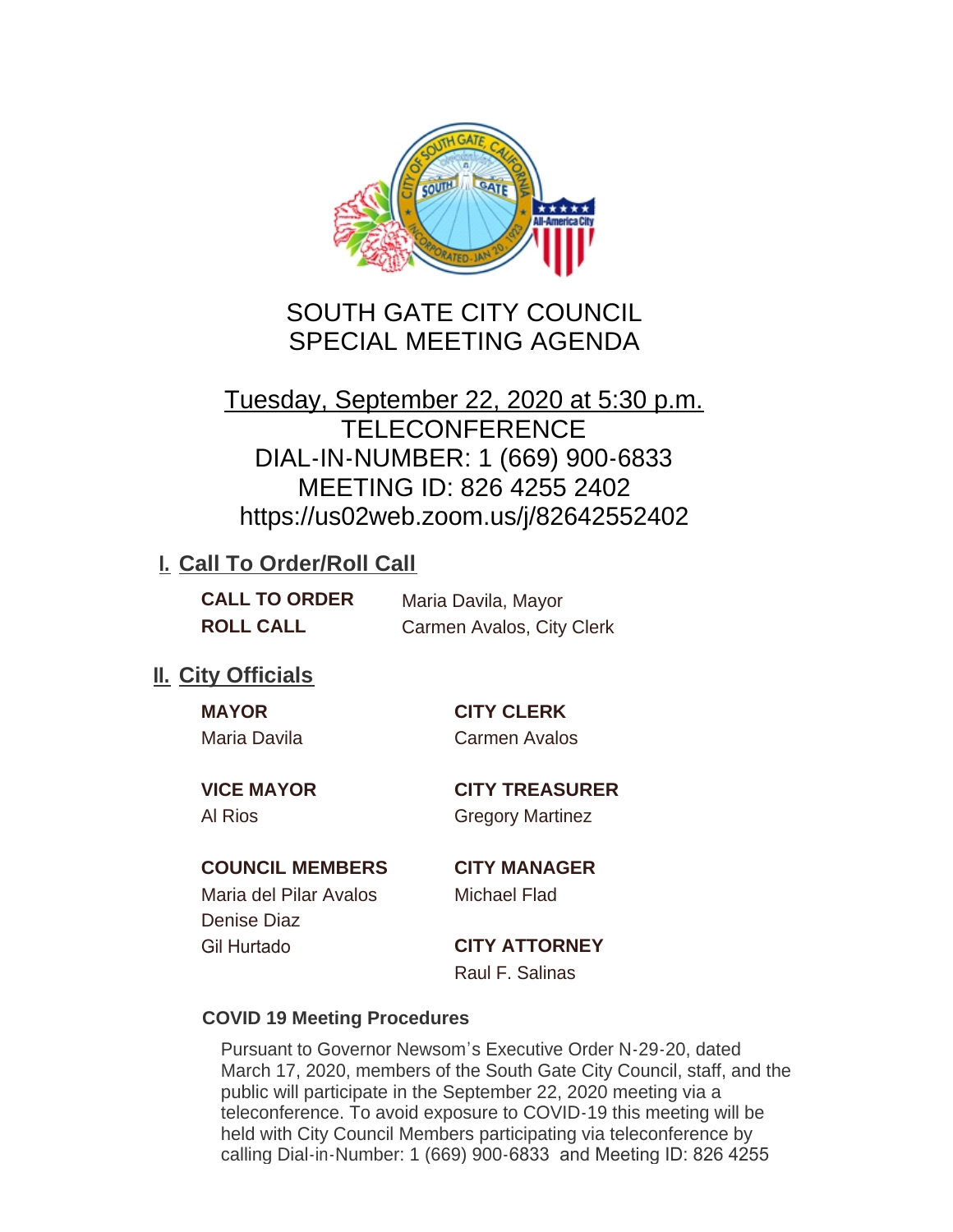calling Dial-in-Number: 1 (669) 900-6833 and Meeting ID: 826 4255 2402 and https://us02web.zoom.us/j/82642552402

Additionally, you may submit your comments electronically by emailing the City Clerk at cavalos@sogate.org.

#### **Procedure for Participation:**

Any person wanting to participate may request to "speak" on an agenda item. Once acknowledged and authorized by the Mayor the person may speak. Alternatively, any person may submit comments on an item electronically by emailing cavalos@sogate.org. Submissions by email must be received 30 minutes prior to the posted start time of the meeting if emailing subject.

```
Subject line should read: COMMENTS FOR ITEM _____, MEETING 
OF September 22, 2020.
```
Please note, you will enter the meeting muted, but if you want to comment on an Agenda Item or during the public comment portion of the Agenda, raise your hand or press \*9 at the appropriate time indicated by the Mayor. When you are selected to speak, you will hear that you are unmuted, this is the time to make your public comments. Your patience with these changes is appreciated as the City adjusts to new ways of conducting business during the COVID-19 pandemic. Thank you.

**Accessibility:** Reasonable accommodations for individuals with disabilities will be handled on a case-by-case basis and in accordance with the Americans with Disabilities Act and Governor Newsom's Executive Order N-29-20. Please call the Office of the City Clerk at 323.563.9510.

### **Meeting Compensation Disclosure III.**

Pursuant to Government Code Section 54952.3: Disclosure of compensation for meeting attendance by City Council Members is \$650 monthly regardless of the amount of meetings.

# **Closed Session: (ATTY) IV.**

#### **1. CONFERENCE WITH LEGAL COUNSEL – PENDING LITIGATION**

Pursuant to Government Code Section 54956.9(a), 54954.9(b)(3)(C)

- a. Jose Zamora v. City of South Gate
- b. David Scott v. City of South Gate (WCAB)
- c. Jesus Barriga v. City of South Gate (WCAB)

Documents:

#### CLOSED SESSION MEMO 092220.PDF

#### **2. CONSIDER THE EVALUATION OF PERFORMANCE OF A PUBLIC EMPLOYEE**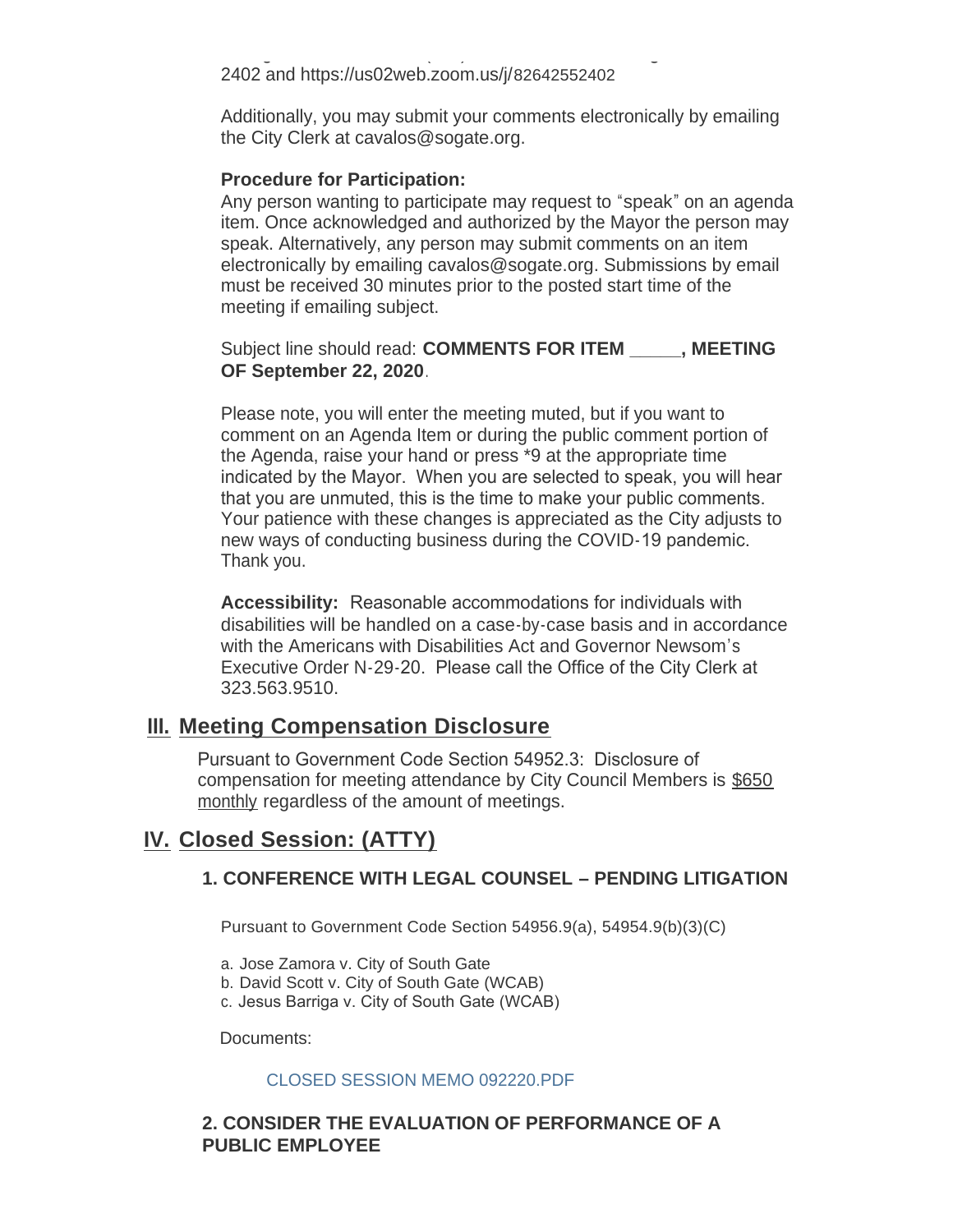Pursuant to Government Code Section 54957 and 54957.6

a. City Manager

### **Special Meeting Adjournment V.**

I, Carmen Avalos, City Clerk, certify that a true and correct copy of the foregoing Meeting Agenda was posted on September 17, 2020 at 3:08 p.m., as required by law.

Carmen Avalos, CMC City Clerk

Materials related to an item on this Agenda submitted to the City Council after distribution of the agenda packet are available for public inspection in the City Clerk's Office

> 8650 California Avenue, South Gate, California 90280 (323) 563-9510 \* fax (323) 563-5411 \* [www.cityofsouthgate.org](http://www.cityofsouthgate.org/)

In compliance with the American with Disabilities Act, if you need special assistance to participate in the City Council Meetings, please contact the Office of the City Clerk.

Notification 48 hours prior to the City Council Meeting will enable the City to make reasonable arrangements to assure accessibility.